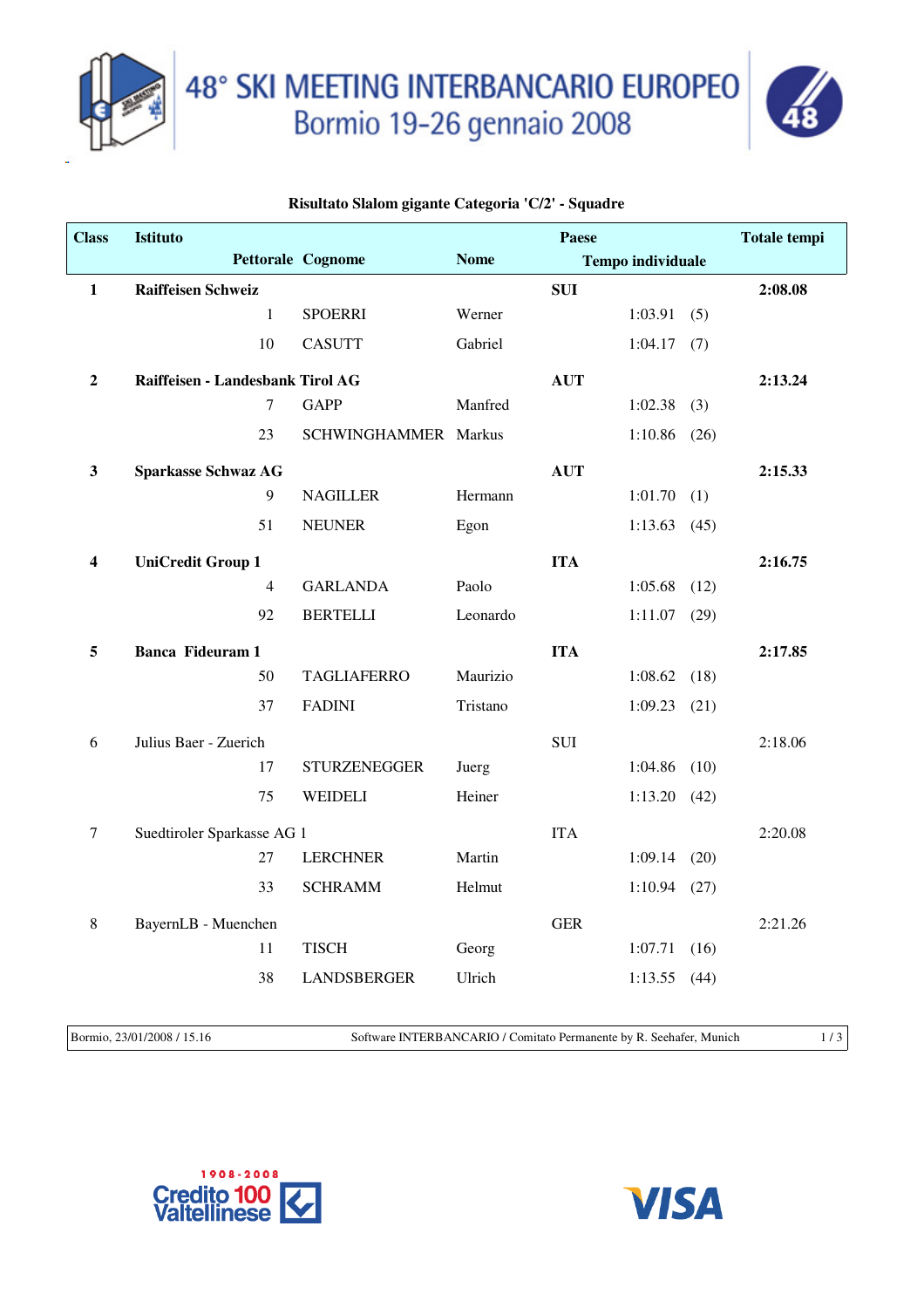| <b>Class</b>   | Institut                               | Paese |                                                |                |            | <b>Totale tempi</b>      |      |         |
|----------------|----------------------------------------|-------|------------------------------------------------|----------------|------------|--------------------------|------|---------|
|                |                                        |       | <b>Pettorale Cognome</b>                       | <b>Nome</b>    |            | <b>Tempo individuale</b> |      |         |
| $\overline{9}$ |                                        |       | HypoVereinsbank 1 - UniCredit Group - Muenchen |                | <b>GER</b> |                          |      | 2:21.58 |
|                |                                        | 32    | <b>SCHREIBER</b>                               | Alex           |            | $1:09.34$ (23)           |      |         |
|                |                                        | 25    | <b>KLUG</b>                                    | Klaus          |            | $1:12.24$ (36)           |      |         |
| 10             | Banca Fideuram 2                       |       |                                                |                | <b>ITA</b> |                          |      | 2:23.96 |
|                |                                        | 19    | <b>VINCO</b>                                   | Marco          |            | 1:09.09                  | (19) |         |
|                |                                        | 98    | <b>TRUCCONE</b>                                | Gianni         |            | 1:14.87                  | (50) |         |
| 11             | <b>UBI Banca Gruppo 1</b>              |       |                                                |                | <b>ITA</b> |                          |      | 2:25.16 |
|                |                                        | 6     | <b>ZANGA</b>                                   | Stefano        |            | 1:06.08                  | (13) |         |
|                |                                        | 69    | PELLICCIOLI                                    | Andrea         |            | 1:19.08                  | (61) |         |
| 12             |                                        |       | HypoVereinsbank 2 - UniCredit Group - Muenchen |                | <b>GER</b> |                          |      | 2:26.26 |
|                |                                        | 54    | WEBER-V.D.HEYDE Jürgen                         |                |            | 1:11.54                  | (32) |         |
|                |                                        | 49    | <b>FEIKE</b>                                   | Claus          |            | 1:14.72                  | (48) |         |
| 13             | Gruppo Banca Popolare di Verona e Nov. |       |                                                |                | <b>ITA</b> |                          |      | 2:27.57 |
|                |                                        | 45    | <b>MOSONI</b>                                  | Dario Maria    |            | 1:10.97                  | (28) |         |
|                |                                        | 78    | <b>AUDA</b>                                    | Marco          |            | 1:16.60                  | (53) |         |
| 14             | <b>SKB</b>                             |       |                                                |                | <b>SLO</b> |                          |      | 2:28.04 |
|                |                                        | 35    | <b>POGACAR</b>                                 | Roman          |            | 1:09.47                  | (24) |         |
|                |                                        | 36    | <b>POVIRK</b>                                  | Silvo          |            | 1:18.57                  | (60) |         |
| 15             | Nova Ljubljanska Banka - Ljubljana     |       |                                                |                | <b>SLO</b> |                          |      | 2:31.52 |
|                |                                        | 46    | <b>ZIMA</b>                                    | Miro           |            | 1:14.85                  | (49) |         |
|                |                                        | 21    | <b>KOCAR</b>                                   | Robert         |            | 1:16.67                  | (54) |         |
| 16             | Landesbank Baden-Wuerttemberg          |       |                                                |                | <b>GER</b> |                          |      | 2:36.25 |
|                |                                        | 41    | <b>SCHWARZ</b>                                 | Hans-peter     |            | 1:16.72(55)              |      |         |
|                |                                        | 60    | <b>BECKER</b>                                  | Martin         |            | 1:19.53                  | (62) |         |
| 17             | Nordea 1                               |       |                                                |                | <b>SWE</b> |                          |      | 2:36.67 |
|                |                                        | 95    | <b>STRAND</b>                                  | Albert         |            | 1:12.49                  | (38) |         |
|                |                                        | 83    | <b>RIISE</b>                                   | Hans Christian |            | 1:24.18                  | (75) |         |
| 18             | Banca IntesaSanpaolo                   |       |                                                |                | <b>ITA</b> |                          |      | 2:37.27 |
|                |                                        | 59    | CASTELLO                                       | Stefano        |            | 1:17.48                  | (57) |         |
|                |                                        | 86    | <b>AGAZZI</b>                                  | Constantino    |            | 1:19.79                  | (63) |         |
| 19             | Deutsche Bank                          |       |                                                |                | <b>GER</b> |                          |      | 2:44.78 |
|                |                                        | 68    | <b>SELONKE</b>                                 | Thomas         |            | 1:22.32                  | (68) |         |
|                |                                        | 79    | <b>EBERLE</b>                                  | Reinhard       |            | 1:22.46                  | (70) |         |
| 20             | Nova Kreditna Banka - Maribor          |       |                                                |                | <b>SLO</b> |                          |      | 2:45.25 |
|                |                                        | 76    | <b>SITAR</b>                                   | Danilo         |            | 1:21.63                  | (66) |         |
|                |                                        | 47    | <b>PLANINSEC</b>                               | Marko          |            | 1:23.62                  | (73) |         |

## **RisultatoSlalom giganteCategoria 'C/2' - Squadre**